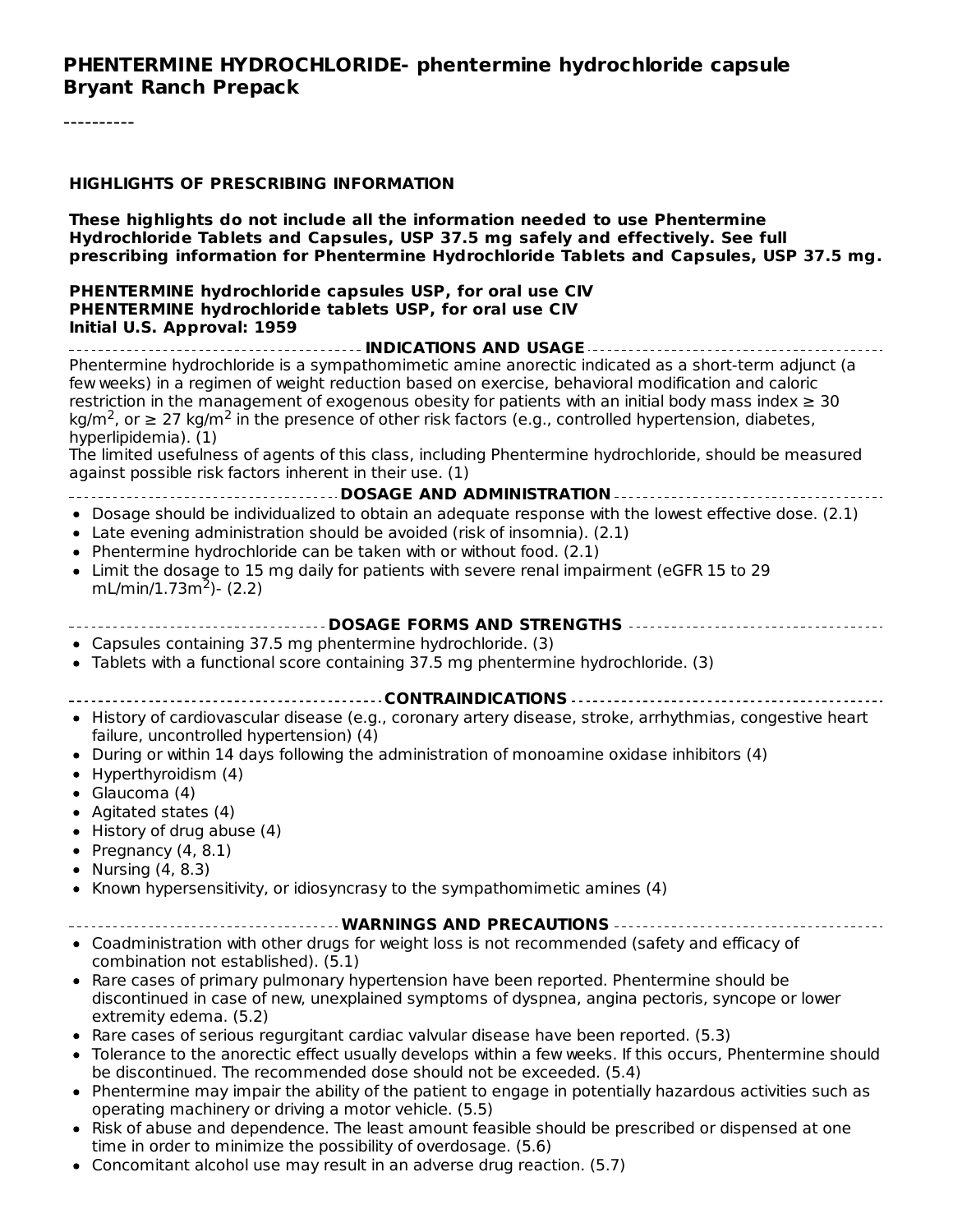- Use caution in patients with even mild hypertension (risk of increase in blood pressure). (5.8)
- A reduction in dose of insulin or oral hypoglycemic medication may be required in some patients. (5.9)

**ADVERSE REACTIONS** Adverse events have been reported in the cardiovascular, central nervous, gastrointestinal, allergic, and endocrine systems. (6)

**To report SUSPECTED ADVERSE REACTIONS, contact Sunrise Pharmaceutical, Inc. at 732- 382-6085 or FDA at 1-800-FDA-1088 or www.fda.gov/medwatch.** (6)

#### **DRUG INTERACTIONS**

- Monoamine oxidase inhibitors: Risk of hypertensive crisis. (4, 7.1)
- Alcohol: Consider potential interaction (7.2)
- $\bullet$  Insulin and oral hypoglycemics: Requirements may be altered. (7.3)
- Adrenergic neuron blocking drugs: Hypotensive effect may be decreased by phentermine. (7.4)
- **USE IN SPECIFIC POPULATIONS**
- Nursing mothers: Discontinue drug or nursing taking into consideration importance of drug to mother. (4, 8.3)
- Pediatric use: Safety and effectiveness not established. (8.4)
- Geriatric use: Due to substantial renal excretion, use with caution. (8.5)
- Renal Impairment: Avoid use in patients with eGFR less than 15 mL/min/m<sup>2</sup> or end-stage renal disease requiring dialysis. (8.6)

#### **See 17 for PATIENT COUNSELING INFORMATION.**

**Revised: 4/2022**

#### **FULL PRESCRIBING INFORMATION: CONTENTS\***

#### **1 INDICATIONS AND USAGE**

**2 DOSAGE AND ADMINISTRATION**

2.1Exogenous Obesity

2.2 Dosage in Patients With Renal Impairment

**3 DOSAGE FORMS AND STRENGTHS**

#### **4 CONTRAINDICATIONS**

- **5 WARNINGS AND PRECAUTIONS**
	- **5.1 Coadministration With Other Drug Products for Weight Loss**
	- **5.2 Primary Pulmonary Hypertension**
	- **5.3 Valvular Heart Disease**
	- **5.4 Development of Tolerance, Discontinuation in Case of Tolerance**
	- **5.5 Effect on the Ability to Engage in Potentially Hazardous Tasks**
	- **5.6 Risk of Abuse and Dependence**
	- **5.7 Usage With Alcohol**
	- **5.8 Use in Patients With Hypertension**

**5.9 Use in Patients on Insulin or Oral Hypoglycemic Medications for Diabetes Mellitus**

**6 ADVERSE REACTIONS**

#### **7 DRUG INTERACTIONS**

- **7.1 Monoamine Oxidase Inhibitors**
- **7.2 Alcohol**
- **7.3 Insulin and Oral Hypoglycemic Medications**
- **7.4 Adrenergic Neuron Blocking Drugs**
- **8 USE IN SPECIFIC POPULATIONS**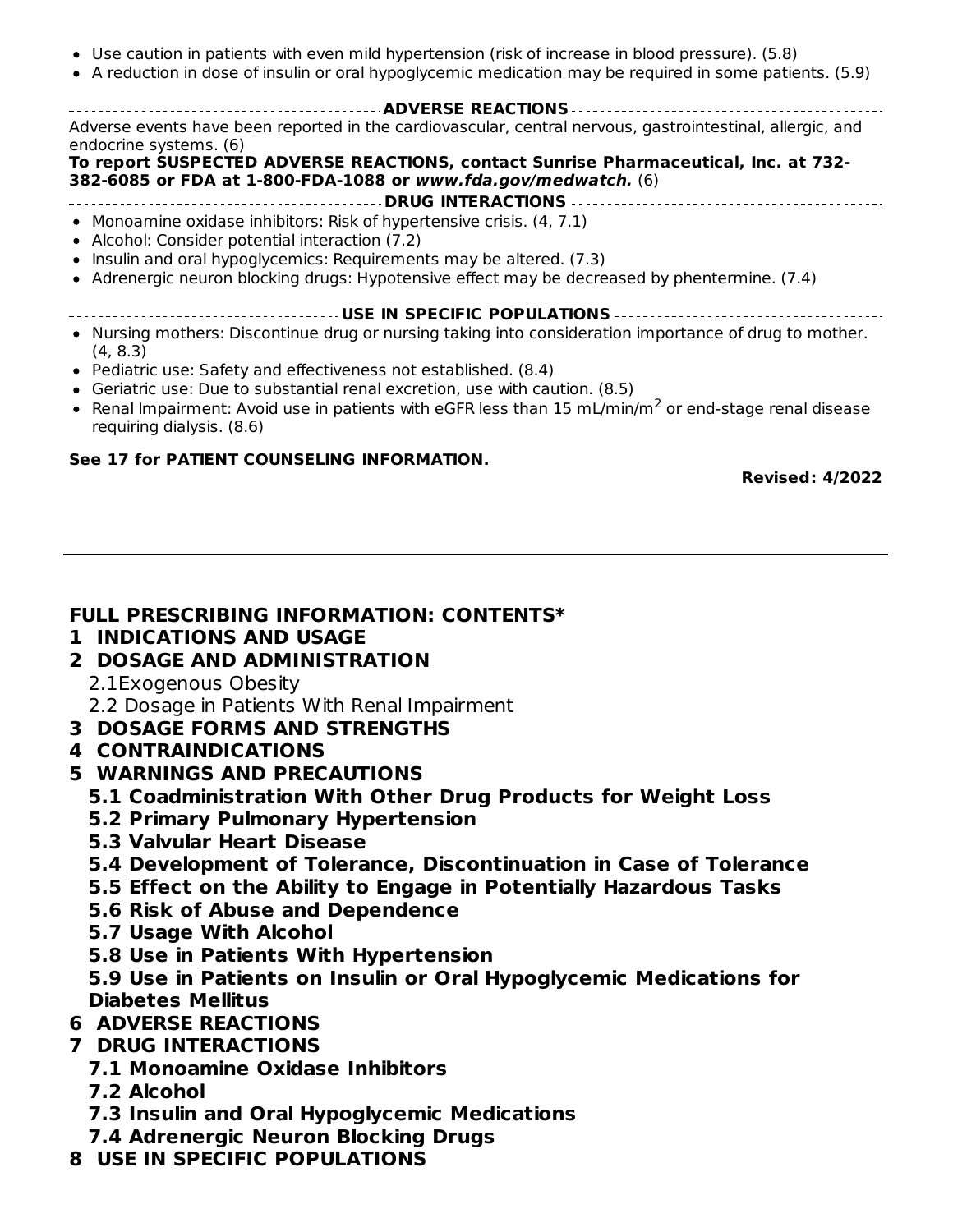- **8.1 Pregnancy**
- **8.3 Nursing Mothers**
- **8.4 Pediatric Use**
- **8.5 Geriatric Use**
- 8.6 Renal Impairment
- **9 DRUG ABUSE AND DEPENDENCE**
	- **9.1 Controlled Substance**
	- **9.2 Abuse**
	- **9.3 Dependence**
- **10 OVERDOSAGE**
	- **10.1 Acute Overdosage**
- **10.2 Chronic Intoxication**
- **11 DESCRIPTION**
- **12 CLINICAL PHARMACOLOGY**
	- **12.1 Mechanism of Action**
	- **12.2 Pharmacodynamics**
	- 12.3 Pharmacokinetics
- **13 NONCLINICAL TOXICOLOGY**
	- **13.1 Carcinogenesis, Mutagenesis, Impairment of Fertility**
- **14 CLINICAL STUDIES**
- **16 HOW SUPPLIED/STORAGE AND HANDLING**
- **17 PATIENT COUNSELING INFORMATION**

\* Sections or subsections omitted from the full prescribing information are not listed.

# **FULL PRESCRIBING INFORMATION**

# **1 INDICATIONS AND USAGE**

Phentermine hydrochloride is indicated as a short-term (a few weeks) adjunct in a regimen of weight reduction based on exercise, behavioral modification and caloric restriction in the management of exogenous obesity for patients with an initial body mass index  $\geq 30$  kg/m<sup>2</sup>, or  $\geq 27$  kg/m<sup>2</sup> in the presence of other risk factors (e.g., controlled hypertension, diabetes, hyperlipidemia).

Below is a chart of body mass index (BMI) based on various heights and weights.

BMI is calculated by taking the patient's weight, in kilograms (kg), divided by the patient's height, in meters (m), squared. Metric conversions are as follows: pounds  $\div$  2.2 = kg; inches  $x$  0.0254 = meters.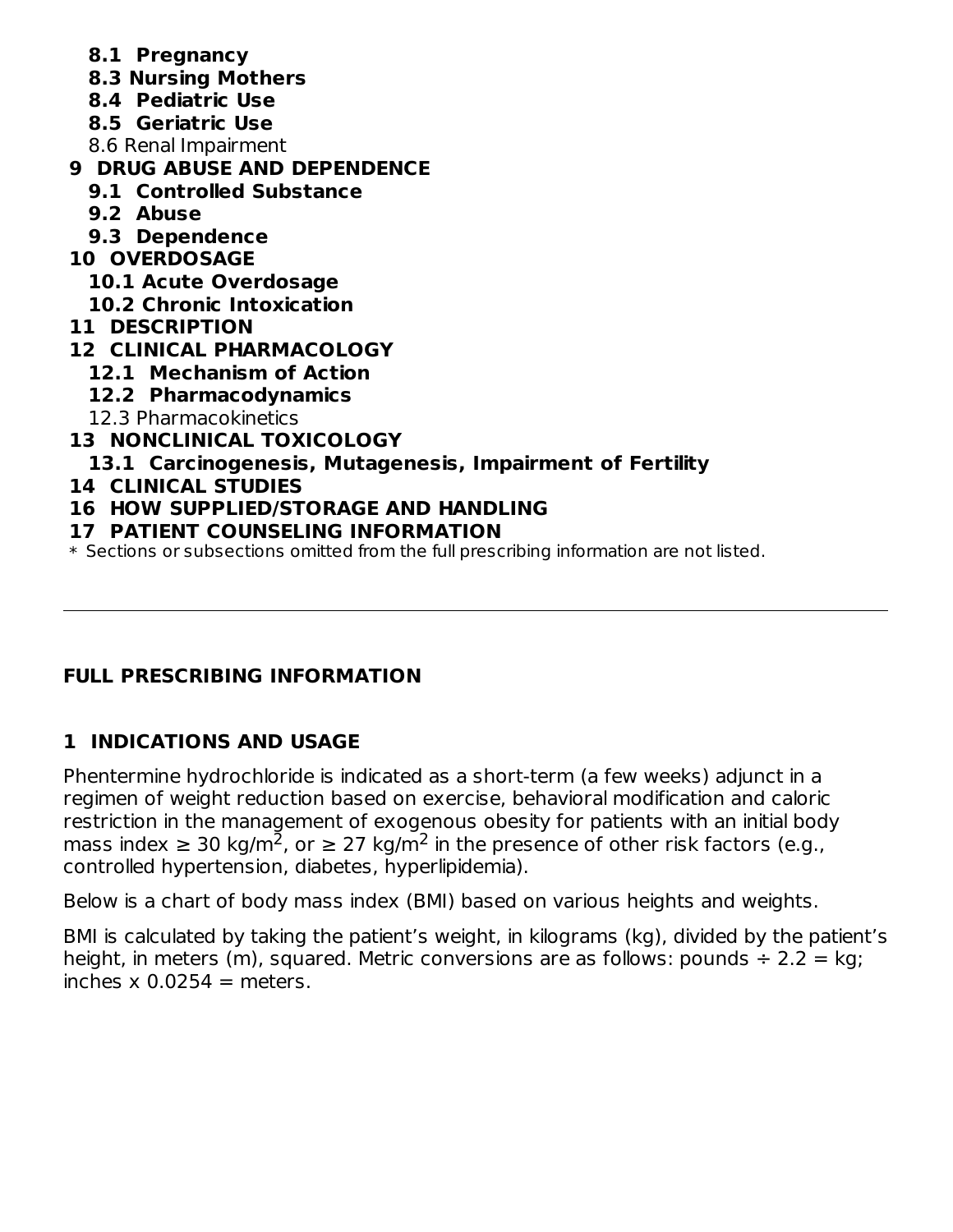## BODY MASS INDEX (BMI), kg/m<sup>2</sup>

| Weight<br>(pounds) | 5'0'' | 5'3'' | $5^{\circ}6^{\circ}$ | 5'9'' | 6°0" | 6'3" |
|--------------------|-------|-------|----------------------|-------|------|------|
| 140                | 27    | 25    | 23                   | 21    | 19   | 18   |
| 150                | 29    | 27    | 24                   | 22    | 20   | 19   |
| 160                | 31    | 28    | 26                   | 24    | 22   | 20   |
| 170                | 33    | 30    | 28                   | 25    | 23   | 21   |
| 180                | 35    | 32    | 29                   | 27    | 25   | 23   |
| 190                | 37    | 34    | 31                   | 28    | 26   | 24   |
| 200                | 39    | 36    | 32                   | 30    | 27   | 25   |
| 210                | 41    | 37    | 34                   | 31    | 29   | 26   |
| 220                | 43    | 39    | 36                   | 33    | 30   | 28   |
| 230                | 45    | 41    | 37                   | 34    | 31   | 29   |
| 240                | 47    | 43    | 39                   | 36    | 33   | 30   |
| 250                | 49    | 44    | 40                   | 37    | 34   | 31   |

## Height (feet, inches)

The limited usefulness of agents of this class, including phentermine, [see Clinical Pharmacology (12.1, 12.2)] should be measured against possible risk factors inherent in their use such as those described below.

# **2 DOSAGE AND ADMINISTRATION**

#### **2.1Exogenous Obesity**

Dosage should be individualized to obtain an adequate response with the lowest effective dose.

The usual adult dose is one capsule (37.5 mg) daily as prescribed by the physician, administered before breakfast or 1 to 2 hours after breakfast for appetite control. The usual adult dose is one tablet (37.5 mg) daily, as prescribed by the physician, administered before breakfast or 1 to 2 hours after breakfast. The dosage may be adjusted to the patient's need. For some patients, half tablet (18.75 mg) daily may be adequate, while in some cases it may be desirable to give half tablets (18.75 mg) two times a day.

Phentermine is not recommended for use in pediatric patients  $\leq 16$  years of age. Late evening medication should be avoided because of the possibility of resulting insomnia.

## **2.2 Dosage in Patients With Renal Impairment**

The recommended maximum dosage of phentermine hydrochloride is 15 mg daily for patients with severe renal impairment (eGFR 15 to 29 mL/min/1.73m<sup>2</sup>). Avoid use of phentermine hydrochloride in patients with eGFR less than 15 mL/min/1.73m<sup>2</sup> or endstage renal disease requiring dialysis [see Use in Specific Populations(8.6) and Clinical Pharmacology (12.3)].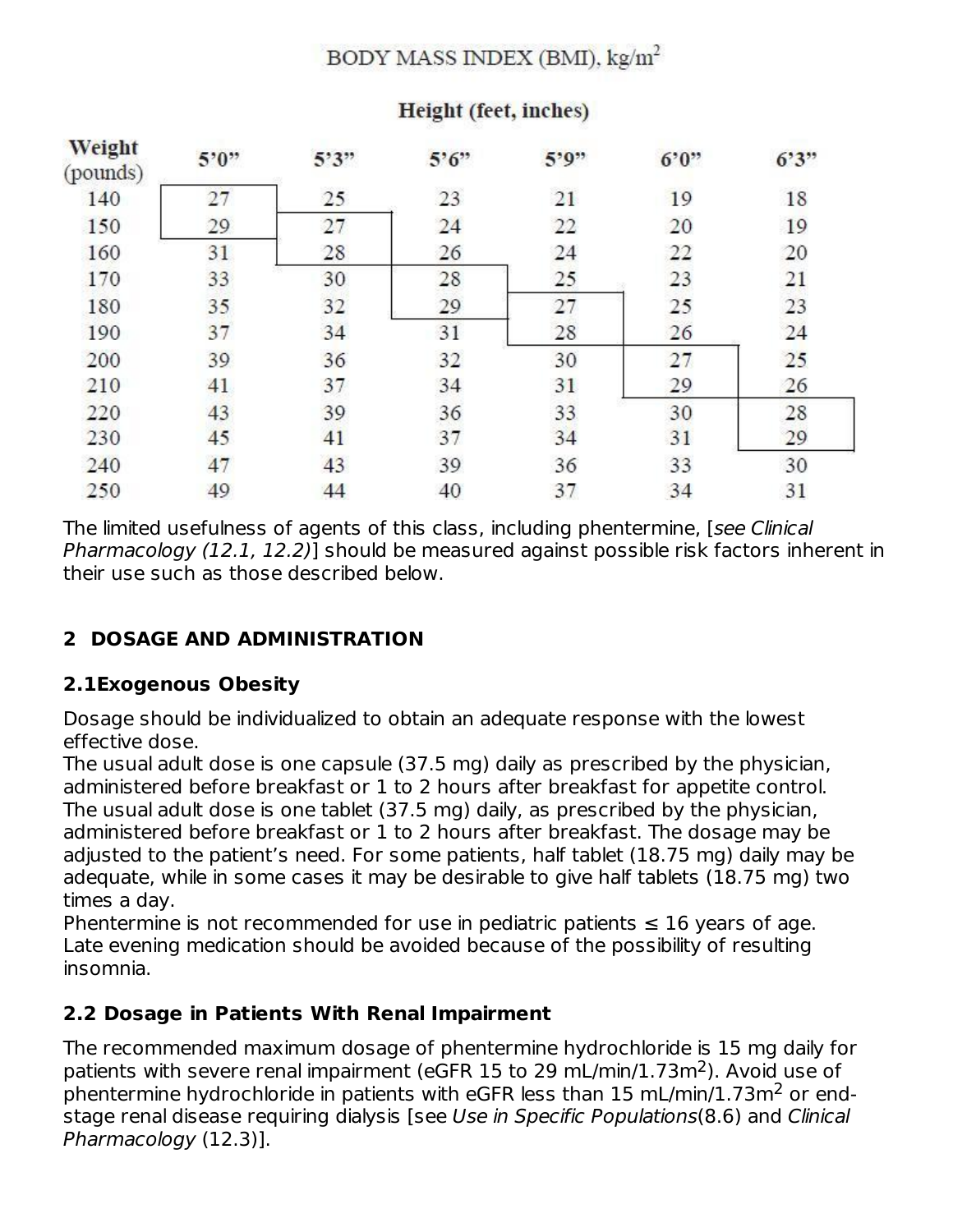# **3 DOSAGE FORMS AND STRENGTHS**

Capsules containing 37.5 mg phentermine hydrochloride (equivalent to 30 mg phentermine base).

Tablets with a functional score containing 37.5 mg phentermine hydrochloride (equivalent to 30 mg phentermine base).

# **4 CONTRAINDICATIONS**

• History of cardiovascular disease (e.g., coronary artery disease, stroke, arrhythmias, congestive heart failure, uncontrolled hypertension)

- During or within 14 days following the administration of monoamine oxidase inhibitors
- Hyperthyroidism
- Glaucoma
- Agitated states
- History of drug abuse
- Pregnancy [see Use in Specific Populations (8.1)]
- Nursing [see Use in Specific Populations (8.3)]
- Known hypersensitivity, or idiosyncrasy to the sympathomimetic amines

# **5 WARNINGS AND PRECAUTIONS**

## **5.1 Coadministration With Other Drug Products for Weight Loss**

**Phentermine hydrochloride is indicated only as short-term (a few weeks) monotherapy for the management of exogenous obesity. The safety and efficacy of combination therapy with phentermine and any other drug products for weight loss including prescribed drugs, over-the-counter preparations, and herbal products, or serotonergic agents such as selective serotonin reuptake inhibitors (e.g., fluoxetine, sertraline, fluvoxamine, paroxetine), have not been established. Therefore, coadministration of phentermine and these drug products is not recommended.**

#### **5.2 Primary Pulmonary Hypertension**

**Primary Pulmonary Hypertension (PPH) – a rare, frequently fatal disease of the lungs – has been reported to occur in patients receiving a combination of phentermine with fenfluramine or dexfenfluramine. The possibility of an association between PPH and the use of phentermine alone cannot be ruled out; there have been rare cases of PPH in patients who reportedly have taken phentermine alone.** The initial symptom of PPH is usually dyspnea. Other initial symptoms may include angina pectoris, syncope or lower extremity edema. Patients should be advised to report immediately any deterioration in exercise tolerance. Treatment should be discontinued in patients who develop new, unexplained symptoms of dyspnea, angina pectoris, syncope or lower extremity edema, and patients should be evaluated for the possible presence of pulmonary hypertension.

## **5.3 Valvular Heart Disease**

**Serious regurgitant cardiac valvular disease, primarily affecting the mitral,**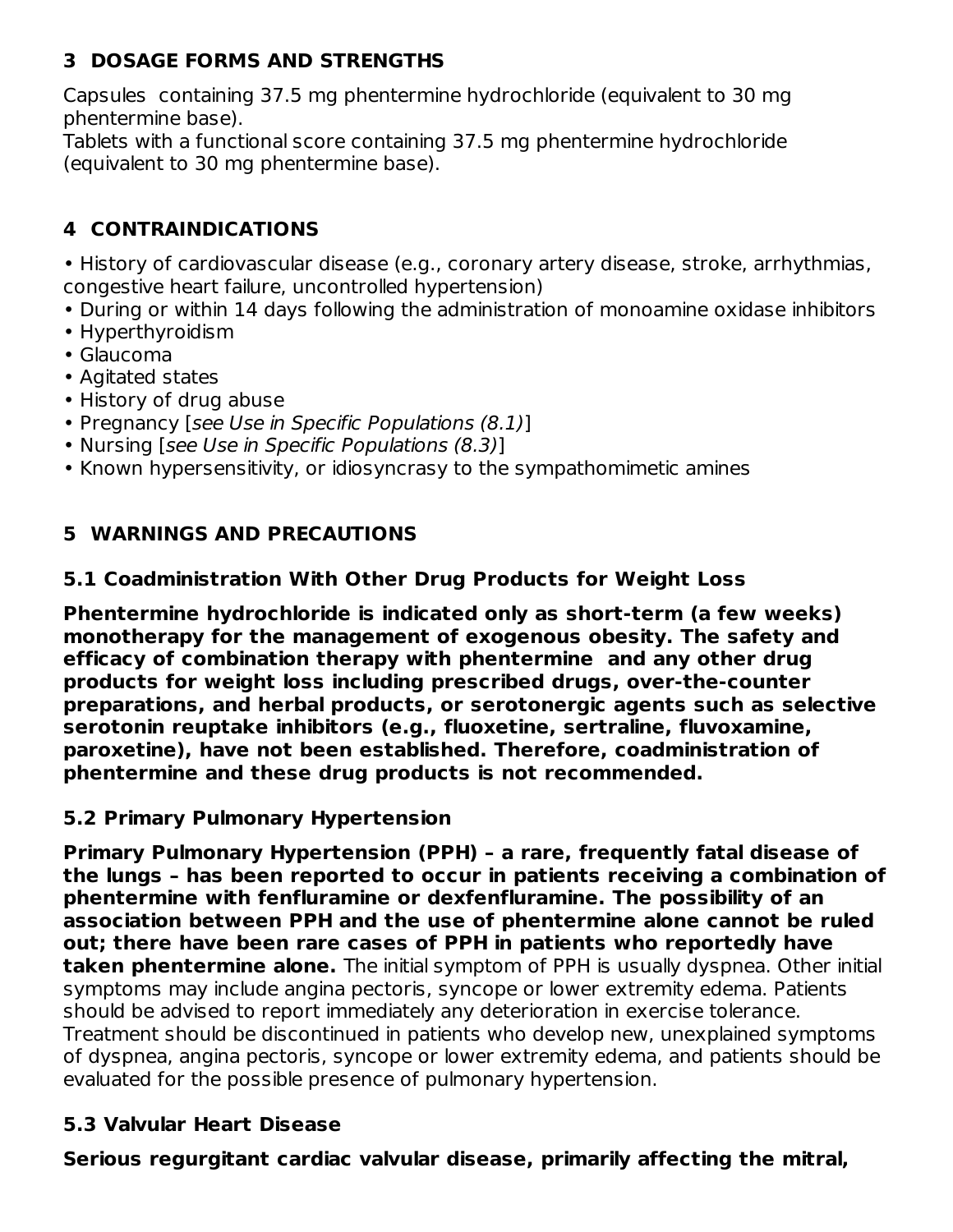**aortic and/or tricuspid valves, has been reported in otherwise healthy persons who had taken a combination of phentermine with fenfluramine or dexfenfluramine for weight loss. The possible role of phentermine in the etiology of these valvulopathies has not been established and their course in individuals after the drugs are stopped is not known. The possibility of an association between valvular heart disease and the use of phentermine alone cannot be ruled out; there have been rare cases of valvular heart disease in patients who reportedly have taken phentermine alone.**

## **5.4 Development of Tolerance, Discontinuation in Case of Tolerance**

When tolerance to the anorectant effect develops, the recommended dose should not be exceeded in an attempt to increase the effect; rather, the drug should be discontinued.

# **5.5 Effect on the Ability to Engage in Potentially Hazardous Tasks**

Phentermine may impair the ability of the patient to engage in potentially hazardous activities such as operating machinery or driving a motor vehicle; the patient should therefore be cautioned accordingly.

## **5.6 Risk of Abuse and Dependence**

Phentermine is related chemically and pharmacologically to amphetamine (d- and dllamphetamine) and other related stimulant drugs that have been extensively abused. The possibility of abuse of phentermine should be kept in mind when evaluating the desirability of including a drug as part of a weight reduction program. See Drug Abuse and Dependence (9) and Overdosage (10).

The least amount feasible should be prescribed or dispensed at one time in order to minimize the possibility of overdosage.

## **5.7 Usage With Alcohol**

Concomitant use of alcohol with phentermine may result in an adverse drug reaction.

## **5.8 Use in Patients With Hypertension**

Use caution in prescribing phentermine for patients with even mild hypertension (risk of increase in blood pressure).

#### **5.9 Use in Patients on Insulin or Oral Hypoglycemic Medications for Diabetes Mellitus**

A reduction in insulin or oral hypoglycemic medications in patients with diabetes mellitus may be required.

# **6 ADVERSE REACTIONS**

The following adverse reactions are described, or described in greater detail, in other sections:

• Primary pulmonary hypertension [see Warnings and Precautions (5.2)]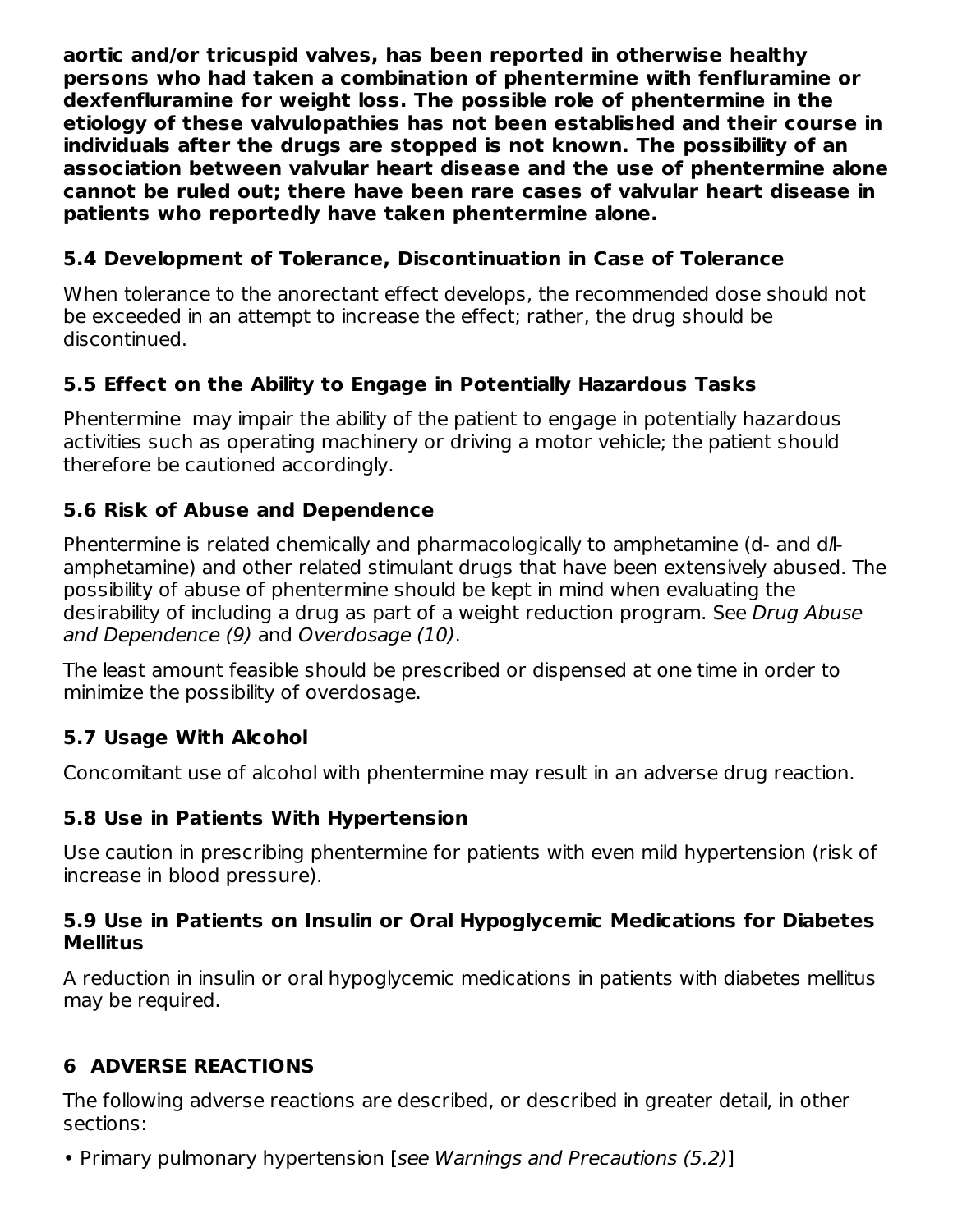• Valvular heart disease [see Warnings and Precautions (5.3)]

• Effect on the ability to engage in potentially hazardous tasks [see Warnings and Precautions (5.5)]

• Withdrawal effects following prolonged high dosage administration [see Drug Abuse] and Dependence (9.3)]

The following adverse reactions to phentermine have been identified:

Cardiovascular

Primary pulmonary hypertension and/or regurgitant cardiac valvular disease, palpitation, tachycardia, elevation of blood pressure, ischemic events.

## Central Nervous System

Overstimulation, restlessness, dizziness, insomnia, euphoria, dysphoria, tremor, headache, psychosis.

Gastrointestinal

Dryness of the mouth, unpleasant taste, diarrhea, constipation, other gastrointestinal disturbances.

**Allergic** Urticaria.

Endocrine Impotence, changes in libido.

# **7 DRUG INTERACTIONS**

# **7.1 Monoamine Oxidase Inhibitors**

Use of phentermine is contraindicated during or within 14 days following the administration of monoamine oxidase inhibitors because of the risk of hypertensive crisis.

# **7.2 Alcohol**

Concomitant use of alcohol with phentermine may result in an adverse drug reaction.

# **7.3 Insulin and Oral Hypoglycemic Medications**

Requirements may be altered [see Warnings and Precautions (5.9)].

# **7.4 Adrenergic Neuron Blocking Drugs**

Phentermine may decrease the hypotensive effect of adrenergic neuron blocking drugs.

# **8 USE IN SPECIFIC POPULATIONS**

# **8.1 Pregnancy**

Teratogenic Effects Pregnancy category X Phentermine is contraindicated during pregnancy because weight loss offers no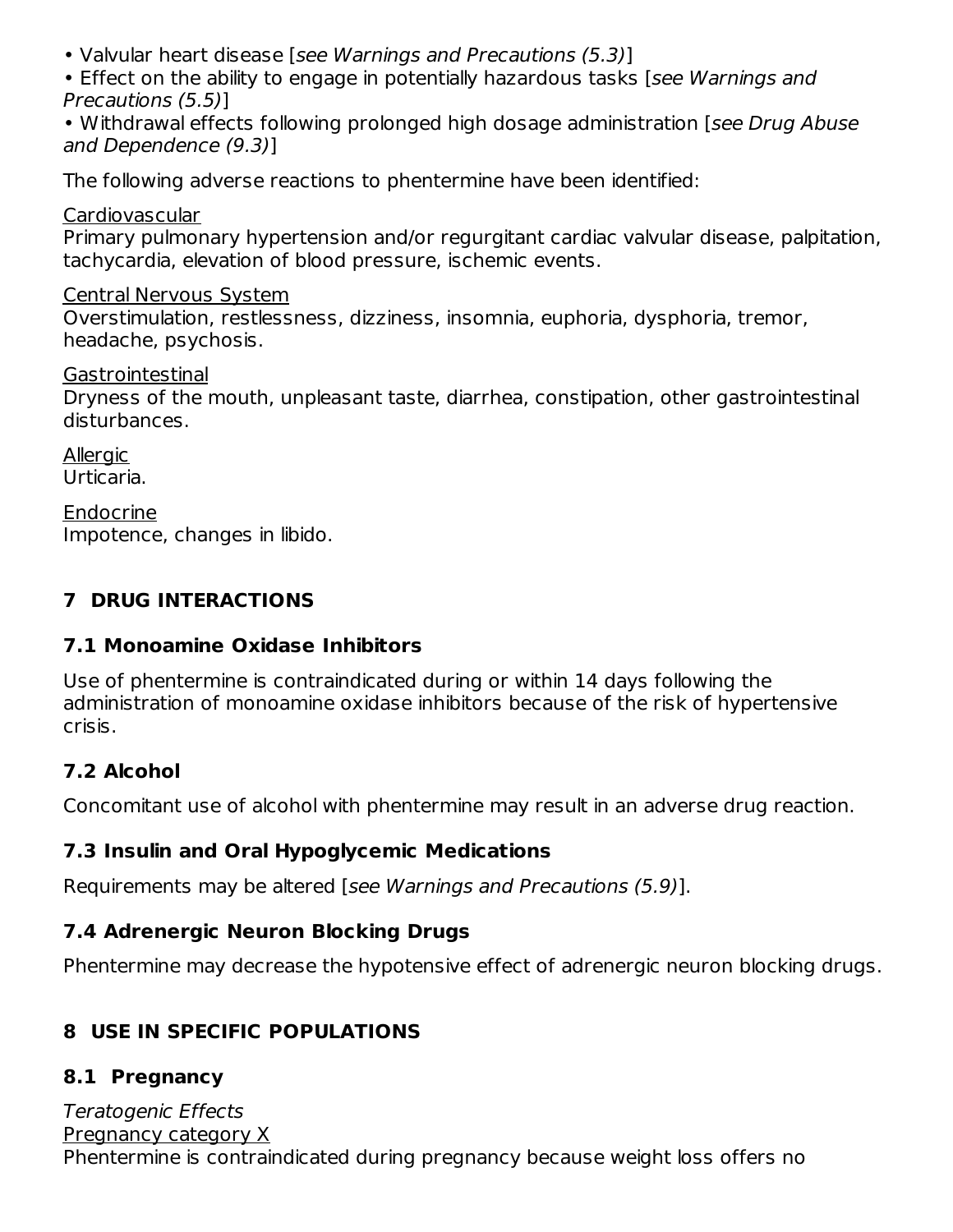potential benefit to a pregnant woman and may result in fetal harm. A minimum weight gain, and no weight loss, is currently recommended for all pregnant women, including those who are already overweight or obese, due to obligatory weight gain that occurs in maternal tissues during pregnancy. Phentermine has pharmacologic activity similar to amphetamine (d- and dl-amphetamine) [see Clinical Pharmacology(12.1)]. Animal reproduction studies have not been conducted with phentermine. If this drug is used during pregnancy, or if the patient becomes pregnant while taking this drug, the patient should be apprised of the potential hazard to a fetus.

# **8.3 Nursing Mothers**

It is not known if phentermine is excreted in human milk; however, other amphetamines are present in human milk. Because of the potential for serious adverse reactions in nursing infants, a decision should be made whether to discontinue nursing or to discontinue the drug, taking into account the importance of the drug to the mother.

# **8.4 Pediatric Use**

Safety and effectiveness in pediatric patients have not been established. Because pediatric obesity is a chronic condition requiring long-term treatment, the use of this product, approved for short-term therapy, is not recommended.

# **8.5 Geriatric Use**

In general, dose selection for an elderly patient should be cautious, usually starting at the low end of the dosing range, reflecting the greater frequency of decreased hepatic, renal, or cardiac function, and of concomitant disease or other drug therapy.

This drug is known to be substantially excreted by the kidney, and the risk of toxic reactions to this drug may be greater in patients with impaired renal function. Because elderly patients are more likely to have decreased renal function, care should be taken in dose selection, and it may be useful to monitor renal function.

# **8.6 Renal Impairment**

Based on the reported excretion of phentermine in urine, exposure increases can be expected in patients with renal impairment [see Clinical Pharmacology (12.3)].

Use caution when administering phentermine to patients with renal impairment. In patients with severe renal impairment (eGFR 15 to 29 mL/min/1.73m<sup>2</sup>), limit the dosage of phentermine to 15 mg daily [see Dosage and Administration (2.2)]. Phentermine has not been studied in patients with eGFR less than 15 mL/min/m2, including end-stage renal disease requiring dialysis; avoid use in these populations.

# **9 DRUG ABUSE AND DEPENDENCE**

# **9.1 Controlled Substance**

Phentermine is a Schedule IV controlled substance.

# **9.2 Abuse**

Phentermine is related chemically and pharmacologically to the amphetamines.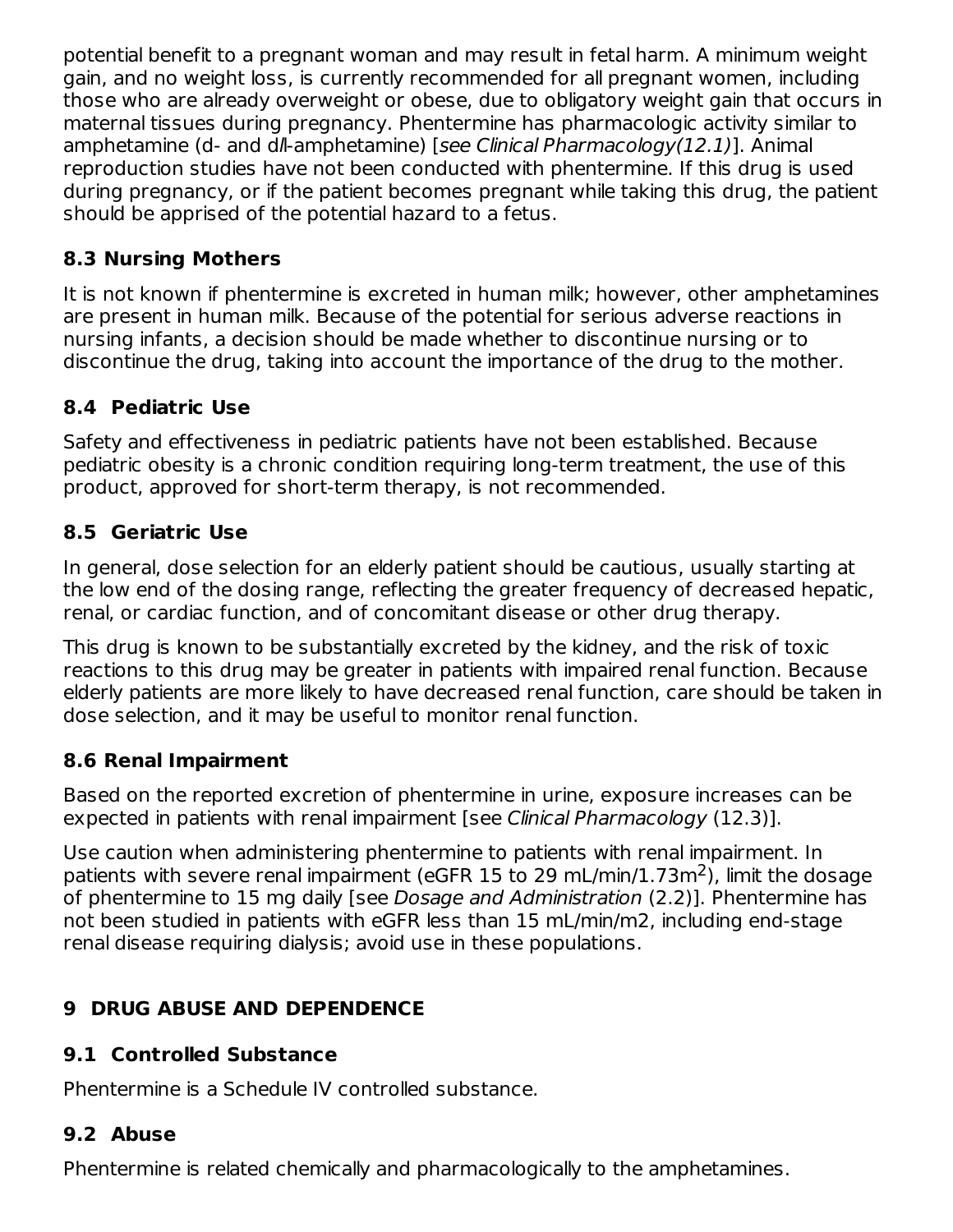Amphetamines and other stimulant drugs have been extensively abused and the possibility of abuse of phentermine should be kept in mind when evaluating the desirability of including a drug as part of a weight reduction program.

# **9.3 Dependence**

Abuse of amphetamines and related drugs may be associated with intense psychological dependence and severe social dysfunction. There are reports of patients who have increased the dosage of these drugs to many times than recommended. Abrupt cessation following prolonged high dosage administration results in extreme fatigue and mental depression; changes are also noted on the sleep EEG. Manifestations of chronic intoxication with anorectic drugs include severe dermatoses, marked insomnia, irritability, hyperactivity and personality changes. A severe manifestation of chronic intoxication is psychosis, often clinically indistinguishable from schizophrenia.

# **10 OVERDOSAGE**

The least amount feasible should be prescribed or dispensed at one time in order to minimize the possibility of overdosage.

# **10.1 Acute Overdosage**

Manifestations of acute overdosage include restlessness, tremor, hyperreflexia, rapid respiration, confusion, assaultiveness, hallucinations, and panic states. Fatigue and depression usually follow the central stimulation. Cardiovascular effects include tachycardia, arrhythmia, hypertension or hypotension, and circulatory collapse. Gastrointestinal symptoms include nausea, vomiting, diarrhea and abdominal cramps. Overdosage of pharmacologically similar compounds has resulted in fatal poisoning and usually terminates in convulsions and coma.

Management of acute phentermine hydrochloride intoxication is largely symptomatic and includes lavage and sedation with a barbiturate. Experience with hemodialysis or peritoneal dialysis is inadequate to permit recommendations in this regard. Acidification of the urine increases phentermine excretion. Intravenous phentolamine (Regitine $^{\circledR}$ , CIBA) has been suggested on pharmacologic grounds for possible acute, severe hypertension, if this complicates overdosage.

# **10.2 Chronic Intoxication**

Manifestations of chronic intoxication with anorectic drugs include severe dermatoses, marked insomnia, irritability, hyperactivity and personality changes. The most severe manifestation of chronic intoxications is psychosis, often clinically indistinguishable from schizophrenia. See Drug Abuse and Dependence (9.3).

# **11 DESCRIPTION**

Phentermine hydrochloride USP is a sympathomimetic amine anorectic. It has the chemical name of α,α,-Dimethylphenethylamine hydrochloride. The structural formula is as follows: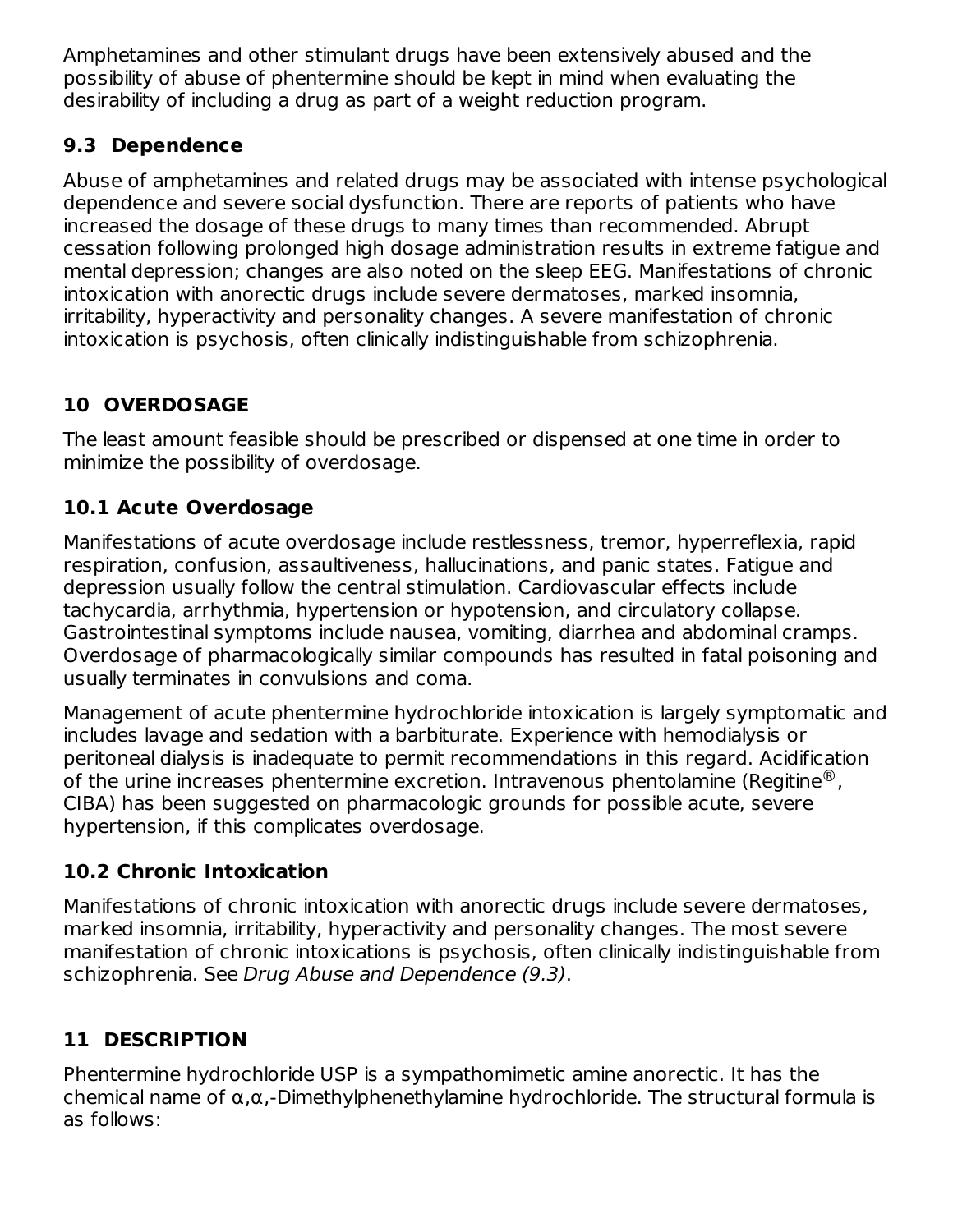

 $C_{10}H_{15}N \cdot HCl$  M.W. 185.7

Phentermine hydrochloride is a white, odorless, hygroscopic, crystalline powder which is soluble in water and lower alcohols, slightly soluble in chloroform and insoluble in ether.

Phentermine hydrochloride, an anorectic agent for oral administration, is available as a capsule or tablet containing 37.5 mg of phentermine hydrochloride (equivalent to 30 mg of phentermine base).

Phentermine hydrochloride capsules, USP 37.5 mg contain the inactive ingredients Colloidal Silicon Dioxide, Corn Starch, FD&C Blue # 1, FD&C Red # 3, FD&C Yellow # 6, Gelatin, Lactose Monohydrate, Magnesium Stearate, and Titanium Dioxide. The ingredients in the black imprinting ink are shellac, dehydrated alcohol, isopropyl alcohol, butyl alcohol, propylene glycol, purified water, strong ammonia solution, potassium hydroxide and black iron oxide.

Phentermine hydrochloride tablets, USP 37.5 mg contain the inactive ingredients Colloidal Silicon Dioxide, Corn Starch, FD&C Blue # 1, Lactose Monohydrate, Magnesium Stearate, Microcrystalline Cellulose, Pregelatinized Starch (botanical source: maize), Sugar Spheres, and Stearic Acid.

# **12 CLINICAL PHARMACOLOGY**

# **12.1 Mechanism of Action**

Phentermine is a sympathomimetic amine with pharmacologic activity similar to the prototype drugs of this class used in obesity, amphetamine (d- and dll-amphetamine). Drugs of this class used in obesity are commonly known as "anorectics" or "anorexigenics." It has not been established that the primary action of such drugs in treating obesity is one of appetite suppression since other central nervous system actions, or metabolic effects, may also be involved.

# **12.2 Pharmacodynamics**

Typical actions of amphetamines include central nervous system stimulation and elevation of blood pressure. Tachyphylaxis and tolerance have been demonstrated with all drugs of this class in which these phenomena have been looked for.

# **12.3 Pharmacokinetics**

Following the administration of phentermine, phentermine reaches peak concentrations (C $_{\text{max}}$ ) after 3 to 4.4 hours. Specific Populations Renal Impairment

Cumulative urinary excretion of phentermine under uncontrolled urinary pH conditions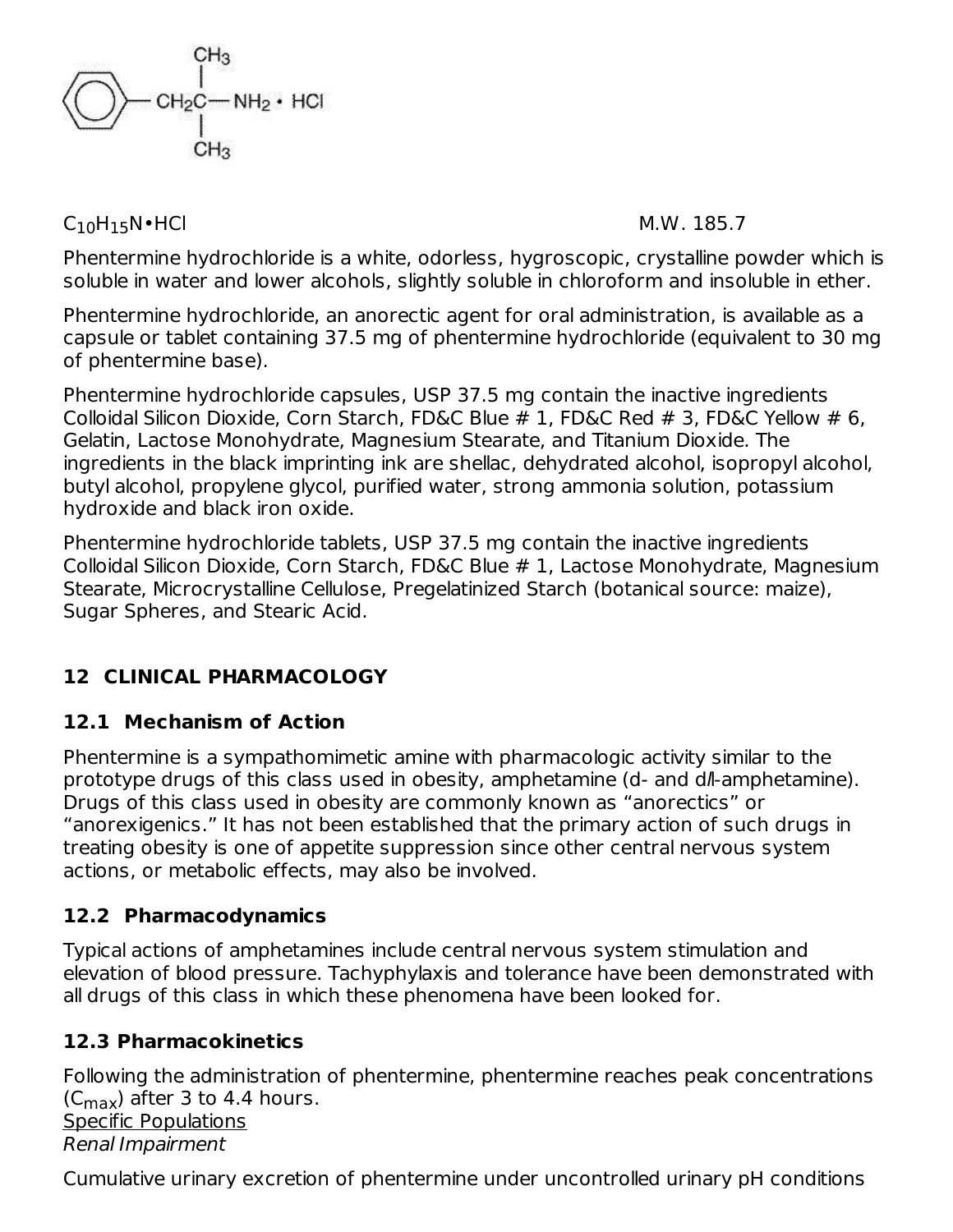Cumulative urinary excretion of phentermine under uncontrolled urinary pH conditions was 62% to 85%.

Systemic exposure of phentermine may increase up to 91%, 45%, and 22% in patients with severe, moderate, and mild renal impairment, respectively [see Dosage and Administration (2.2) and Use in Specific Populations (8.6)].

Drug Interactions

In a single- dose study comparing the exposures after oral administration of a combination capsule of 15 mg phentermine and 92 mg topiramate to the exposures after oral administration of a 15 mg phentermine capsule or a 92 mg topiramate capsule, there is no significant topiramate exposure change in the presence of phentermine. However in the presence of topiramate, phentermine C<sub>max</sub> and AUC increase 13% and 42%, respectively.

# **13 NONCLINICAL TOXICOLOGY**

## **13.1 Carcinogenesis, Mutagenesis, Impairment of Fertility**

Studies have not been performed with phentermine to determine the potential for carcinogenesis, mutagenesis or impairment of fertility.

# **14 CLINICAL STUDIES**

In relatively short-term clinical trials, adult obese subjects instructed in dietary management and treated with "anorectic" drugs lost more weight on the average than those treated with placebo and diet.

The magnitude of increased weight loss of drug-treated patients over placebo-treated patients is only a fraction of a pound a week. The rate of weight loss is greatest in the first weeks of therapy for both drug and placebo subjects and tends to decrease in succeeding weeks. The possible origins of the increased weight loss due to the various drug effects are not established. The amount of weight loss associated with the use of an "anorectic" drug varies from trial to trial, and the increased weight loss appears to be related in part to variables other than the drugs prescribed, such as the physicianinvestigator, the population treated and the diet prescribed. Studies do not permit conclusions as to the relative importance of the drug and non-drug factors on weight loss.

The natural history of obesity is measured over several years, whereas the studies cited are restricted to a few weeks' duration; thus, the total impact of drug-induced weight loss over that of diet alone must be considered clinically limited.

# **16 HOW SUPPLIED/STORAGE AND HANDLING**

Available in capsules containing 37.5 mg phentermine hydrochloride (equivalent to 30 mg phentermine base). The capsule has an opaque white body and an opaque blue cap. Each powder filled capsule is imprinted with "N3" on both the cap and body.

Capsules are packaged in bottles of 1,000 (NDC 63629-2386-1).

Store at 20° to 25°C (68° to 77°F) [See USP Controlled Room Temperature].

Dispense in a tight container as defined in the USP, with a child-resistant closure (as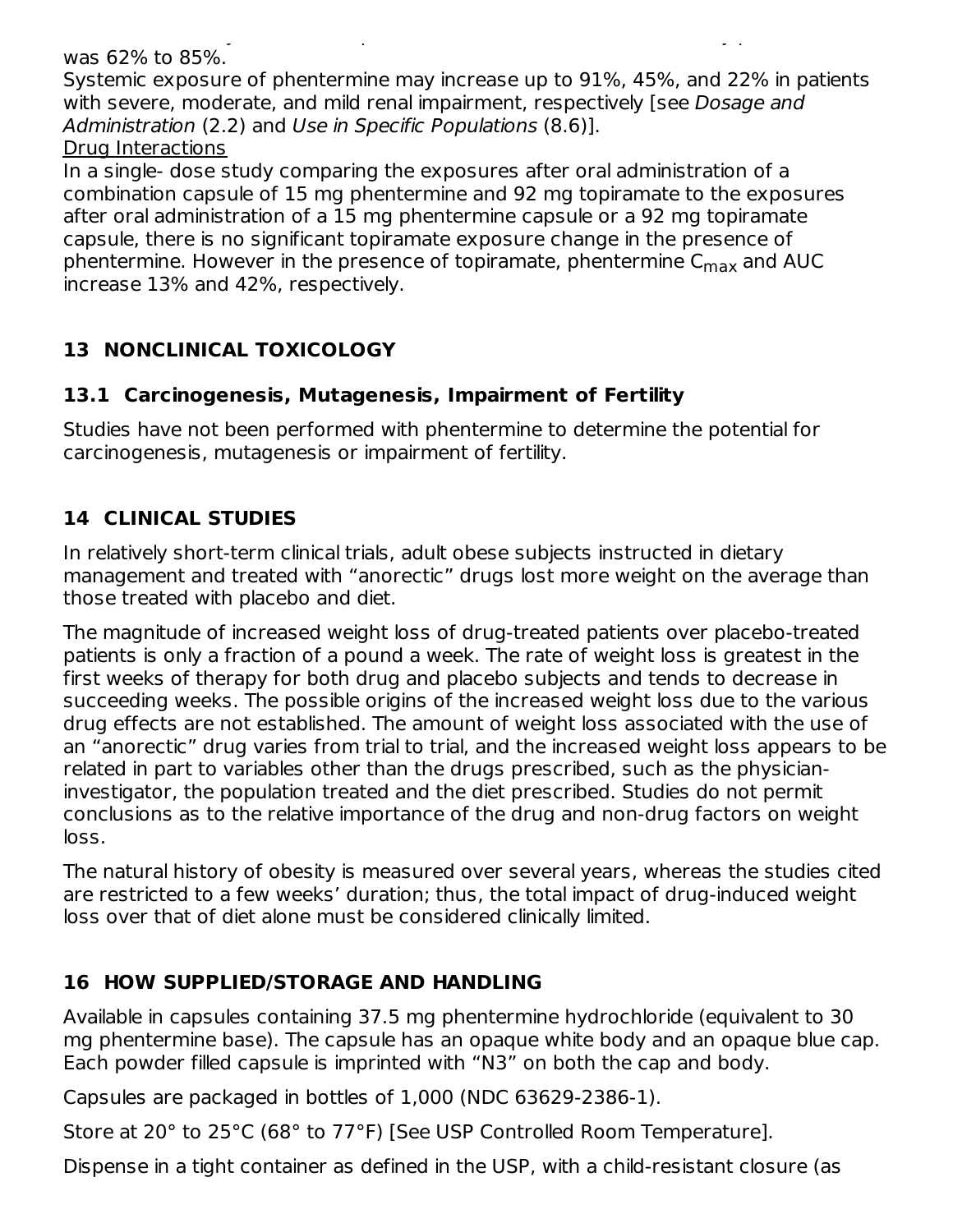required).

#### KEEP THIS AND ALL MEDICATIONS OUT OF THE REACH OF THE CHILDREN.

## **17 PATIENT COUNSELING INFORMATION**

Patients must be informed that Phentermine hydrochloride is a short-term (a few weeks) adjunct in a regimen of weight reduction based on exercise, behavioral modification and caloric restriction in the management of exogenous obesity, and that coadministration of phentermine with other drugs for weight loss is not recommended [see Indications] and Usage (1) and Warnings and Precautions(5)].

Patients must be instructed on how much phentermine to take, and when and how to take it [see Dosage and Administration (2)].

Advise pregnant women and nursing mothers not to use phentermine [see Use in Specific Populations (8.1, 8.3)].

Patients must be informed about the risks of use of phentermine (including the risks discussed in Warnings and Precautions), about the symptoms of potential adverse reactions and when to contact a physician and/or take other action. The risks include, but are not limited to:

- Development of primary pulmonary hypertension [see Warnings and Precautions (5.2)]
- Development of serious valvular heart disease [see Warnings and Precautions (5.3)]
- Effects on the ability to engage in potentially hazardous tasks [see Warnings and Precautions (5.5)]

• The risk of an increase in blood pressure [see Warnings and Precautions (5.8) and Adverse Reactions (6)]

• The risk of interactions [see Contraindications (4), Warnings and Precautions (5) and Drug Interactions (7)]

See also, for example, Adverse Reactions (6) and Use in Specific Populations (8).

The patients must also be informed about

• the potential for developing tolerance and actions if they suspect development of tolerance [see Warnings and Precautions (5.4)] and

• the risk of dependence and the potential consequences of abuse [see Warnings and Precautions (5.6), Drug Abuse and Dependence (9), and Overdosage (10)].

Tell patients to keep phentermine in a safe place to prevent theft, accidental overdose, misuse or abuse. Selling or giving away phentermine may harm others and is against the law.

All trademarks are the property of their respective owners.

# **Rx Only**

Manufactured & Distributed By: Sunrise Pharmaceutical, Inc. Rahway, New Jersey 07065

Revised: 04/2017 5097/03

**Phentermine Hcl 37.5 mg Capsule, #1000**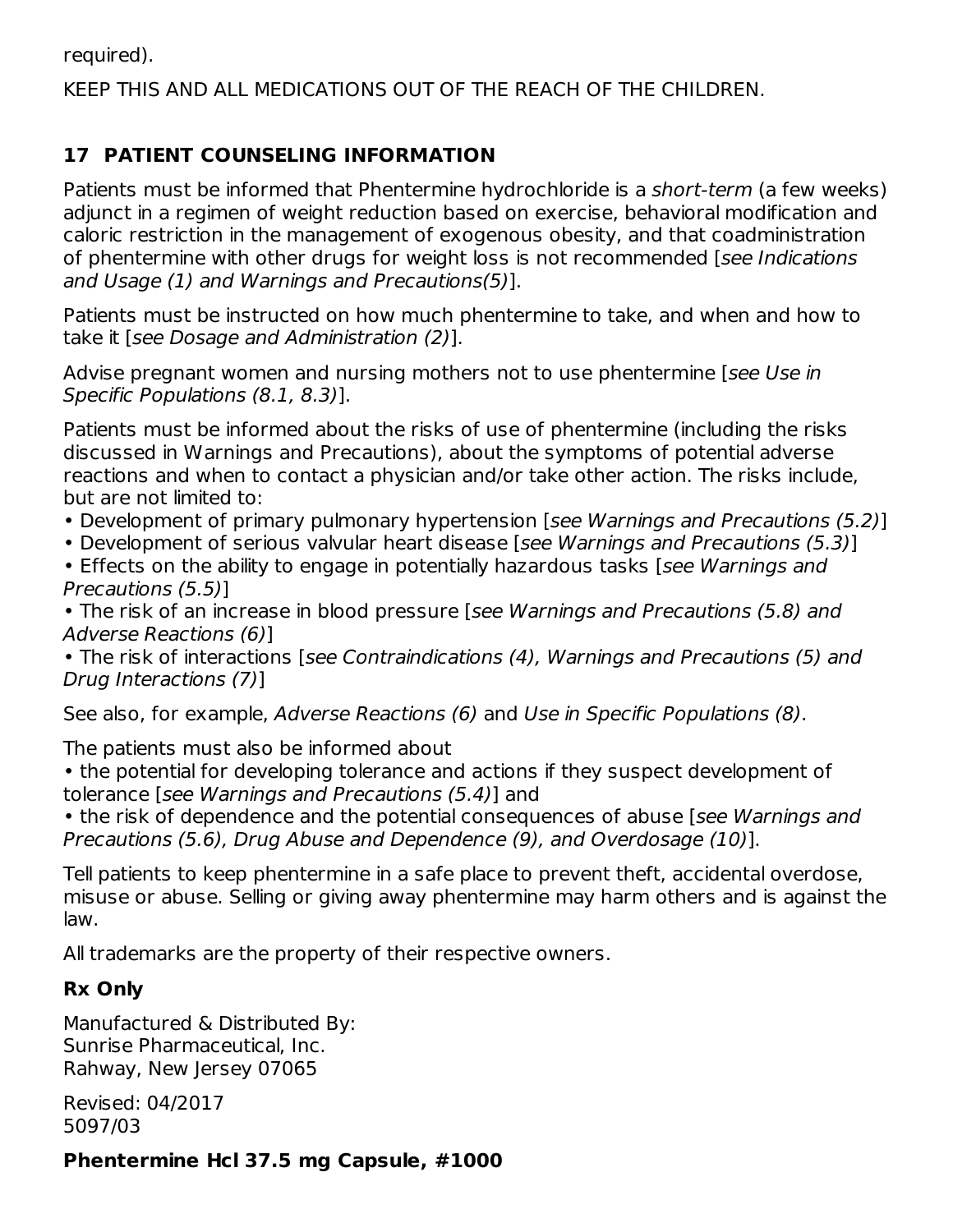

Manufactured by:<br>Sunrise Pharmaceutical,<br>Rahway, NJ 07065

 $\overline{\mathsf{m}}$ 

Each capsule contains: Phentermine Hydrochloride, USP 37.5 mg equivalent to 30 mg of Phentermine base.

Keep this and all medication out of the reach of children.

Store at 20° to 25°C (68° to 77°F) [See USP Controlled Room Temperature].

Dispense in a tight, light-resistant container as defined in the USP with a child-resistant closure.

Do not use if imprinted safety seal under cap is missing or damaged



| <b>PHENTERMINE HYDROCHLORIDE</b>                                                |                                            |                                            |                                   |            |                 |  |  |
|---------------------------------------------------------------------------------|--------------------------------------------|--------------------------------------------|-----------------------------------|------------|-----------------|--|--|
| phentermine hydrochloride capsule                                               |                                            |                                            |                                   |            |                 |  |  |
|                                                                                 |                                            |                                            |                                   |            |                 |  |  |
| <b>Product Information</b>                                                      |                                            |                                            |                                   |            |                 |  |  |
| <b>Product Type</b>                                                             | <b>Item Code (Source)</b>                  |                                            | NDC:63629-<br>2386(NDC:11534-159) |            |                 |  |  |
| <b>Route of Administration</b>                                                  | ORAL<br><b>DEA Schedule</b>                |                                            |                                   | <b>CIV</b> |                 |  |  |
|                                                                                 |                                            |                                            |                                   |            |                 |  |  |
| <b>Active Ingredient/Active Moiety</b>                                          |                                            |                                            |                                   |            |                 |  |  |
|                                                                                 | <b>Ingredient Name</b>                     |                                            | <b>Basis of Strength</b>          |            | <b>Strength</b> |  |  |
| PHENTERMINE HYDROCHLORIDE (UNII: 0K2I505OTV) (PHENTERMINE -<br>UNII:C045TQL4WP) |                                            | <b>PHENTERMINE</b><br><b>HYDROCHLORIDE</b> |                                   | 37.5 mg    |                 |  |  |
|                                                                                 |                                            |                                            |                                   |            |                 |  |  |
| <b>Inactive Ingredients</b>                                                     |                                            |                                            |                                   |            |                 |  |  |
|                                                                                 | <b>Strength</b>                            |                                            |                                   |            |                 |  |  |
| <b>SILICON DIOXIDE (UNII: ETJ7Z6XBU4)</b>                                       |                                            |                                            |                                   |            |                 |  |  |
|                                                                                 | <b>STARCH, CORN (UNII: 08232NY3SJ)</b>     |                                            |                                   |            |                 |  |  |
| FD&C BLUE NO. 1 (UNII: H3R47K3TBD)                                              |                                            |                                            |                                   |            |                 |  |  |
| FD&C RED NO. 3 (UNII: PN2ZH5LOQY)                                               |                                            |                                            |                                   |            |                 |  |  |
| FD&C YELLOW NO. 6 (UNII: H77VEI93A8)                                            |                                            |                                            |                                   |            |                 |  |  |
| <b>GELATIN, UNSPECIFIED (UNII: 2G86QN327L)</b>                                  |                                            |                                            |                                   |            |                 |  |  |
| LACTOSE MONOHYDRATE (UNII: EWQ57Q8I5X)                                          |                                            |                                            |                                   |            |                 |  |  |
| MAGNESIUM STEARATE (UNII: 70097M6I30)                                           |                                            |                                            |                                   |            |                 |  |  |
| TITANIUM DIOXIDE (UNII: 15FIX9V2JP)                                             |                                            |                                            |                                   |            |                 |  |  |
| <b>SHELLAC</b> (UNII: 46N107B710)                                               |                                            |                                            |                                   |            |                 |  |  |
| ALCOHOL (UNII: 3K9958V90M)                                                      |                                            |                                            |                                   |            |                 |  |  |
| <b>ISOPROPYL ALCOHOL (UNII: ND2M416302)</b>                                     |                                            |                                            |                                   |            |                 |  |  |
| <b>BUTYL ALCOHOL (UNII: 8PJ61P6TS3)</b>                                         |                                            |                                            |                                   |            |                 |  |  |
|                                                                                 | <b>PROPYLENE GLYCOL (UNII: 6DC90167V3)</b> |                                            |                                   |            |                 |  |  |
| <b>WATER (UNII: 059QF0KO0R)</b>                                                 |                                            |                                            |                                   |            |                 |  |  |